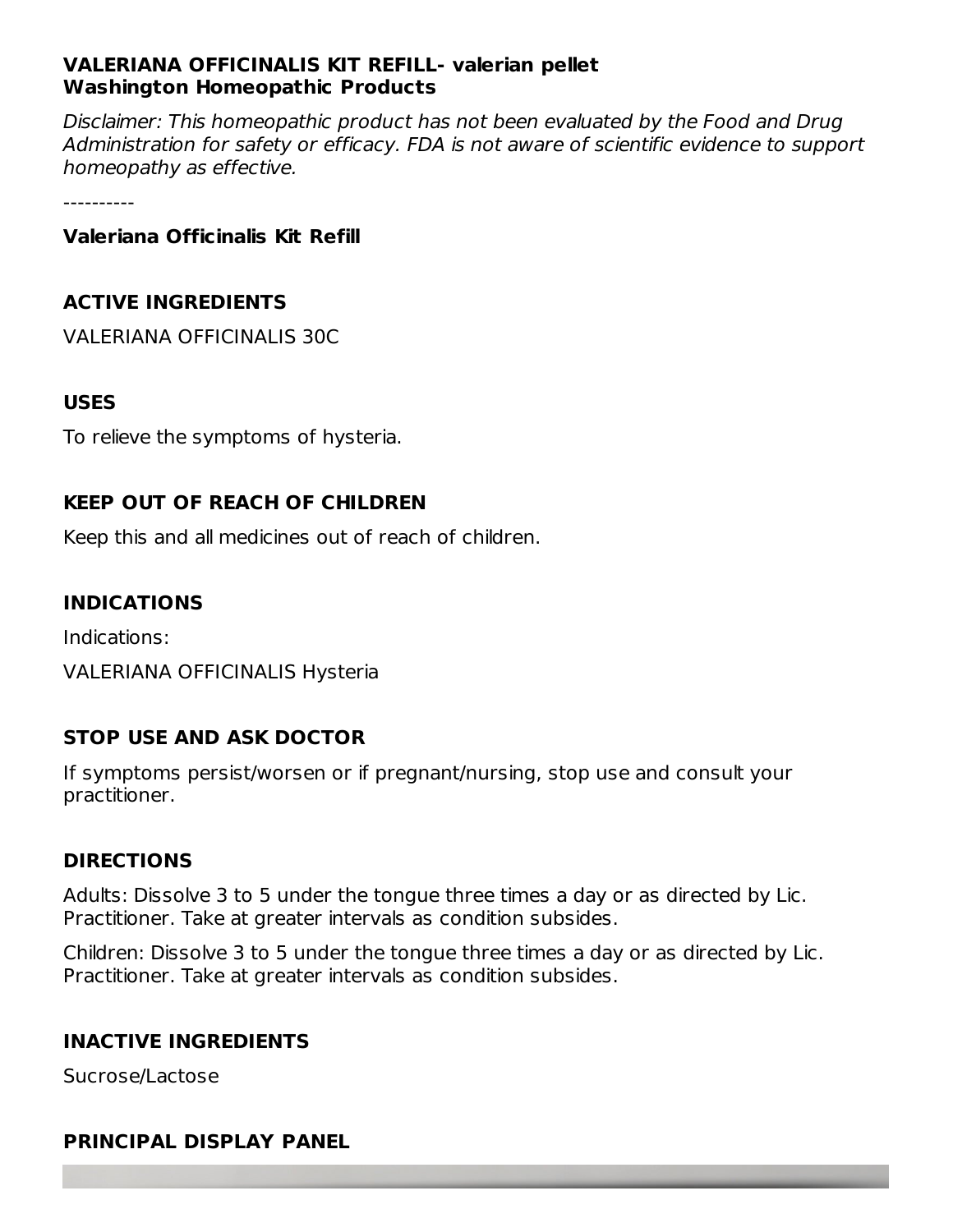



 $1/2$ DRAM

# **CONTENTS: HOMEOPATHIC MEDICINE (HPUS\*)**

**DIRECTIONS:** (Adults or Children): Dissolve 3<br>to 5 pellets under the tongue 3 times a day or<br>as directed by a licensed practitioner. Take at greater intervals as condition subsides.

**WARNING:** If symptoms worsen or persist for more than 7 days, or if pregnant or nursing, consult your practitioner. Keep out of reach of children.

\* The letters 'HPUS' indicate that the component in this product is officially monographed in the Homeopathic Pharmacopoeia of the United States.

Claims based on traditional homeopathic practice, not accepted medical evidence. Not FDA evaluated.

## DO NOT USE IF SEAL IS BROKEN.

**SUCROSE/LACTOSE PELLETS** 



Washington Homeopathic Products Valeriana Officinalis 30c Irritability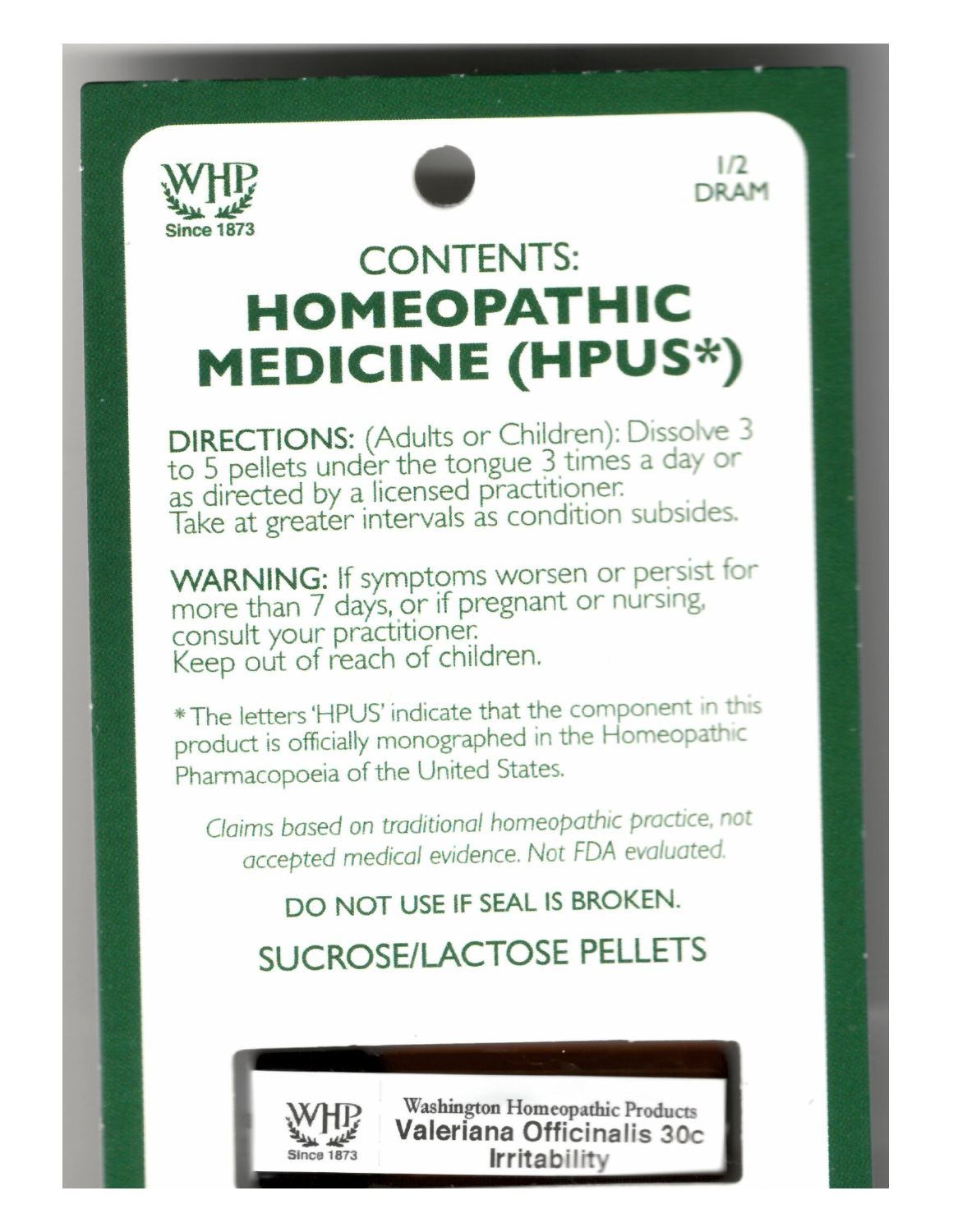# Washington Homeopathic Products, Inc.

260 J R Hawvermale Way, Berkeley Springs, WV 254 | I www.homeopathyworks.com EST.#3006489197

### **VALERIANA OFFICINALIS KIT REFILL**

valerian pellet

| valeriari pellet                       |                                                            |                                                           |              |                                |                           |                                     |                      |  |  |  |
|----------------------------------------|------------------------------------------------------------|-----------------------------------------------------------|--------------|--------------------------------|---------------------------|-------------------------------------|----------------------|--|--|--|
|                                        |                                                            |                                                           |              |                                |                           |                                     |                      |  |  |  |
| <b>Product Information</b>             |                                                            |                                                           |              |                                |                           |                                     |                      |  |  |  |
| <b>Product Type</b>                    |                                                            | <b>HUMAN OTC DRUG</b>                                     |              |                                | <b>Item Code (Source)</b> |                                     | NDC:71919-758        |  |  |  |
| <b>Route of Administration</b>         |                                                            | ORAL                                                      |              |                                |                           |                                     |                      |  |  |  |
|                                        |                                                            |                                                           |              |                                |                           |                                     |                      |  |  |  |
| <b>Active Ingredient/Active Moiety</b> |                                                            |                                                           |              |                                |                           |                                     |                      |  |  |  |
|                                        |                                                            | <b>Ingredient Name</b>                                    |              |                                | <b>Basis of Strength</b>  |                                     | <b>Strength</b>      |  |  |  |
|                                        |                                                            | VALERIAN (UNII: JWF5YAW3QW) (VALERIAN - UNII:JWF5YAW3QW)  |              | <b>VALERIAN</b>                |                           |                                     | 200 [hp_C]           |  |  |  |
|                                        |                                                            |                                                           |              |                                |                           |                                     |                      |  |  |  |
|                                        |                                                            |                                                           |              |                                |                           |                                     |                      |  |  |  |
| <b>Inactive Ingredients</b>            |                                                            |                                                           |              |                                |                           |                                     |                      |  |  |  |
|                                        |                                                            | <b>Ingredient Name</b>                                    |              |                                |                           | <b>Strength</b>                     |                      |  |  |  |
| <b>SUCROSE</b> (UNII: C151H8M554)      |                                                            |                                                           |              |                                |                           |                                     |                      |  |  |  |
| LACTOSE (UNII: J2B2A4N98G)             |                                                            |                                                           |              |                                |                           |                                     |                      |  |  |  |
|                                        |                                                            |                                                           |              |                                |                           |                                     |                      |  |  |  |
| <b>Product Characteristics</b>         |                                                            |                                                           |              |                                |                           |                                     |                      |  |  |  |
| Color                                  |                                                            | white (white)                                             | <b>Score</b> |                                |                           |                                     |                      |  |  |  |
| <b>Shape</b>                           |                                                            |                                                           | <b>Size</b>  |                                |                           |                                     |                      |  |  |  |
| <b>Flavor</b>                          |                                                            |                                                           |              | <b>Imprint Code</b>            |                           |                                     |                      |  |  |  |
| <b>Contains</b>                        |                                                            |                                                           |              |                                |                           |                                     |                      |  |  |  |
|                                        |                                                            |                                                           |              |                                |                           |                                     |                      |  |  |  |
| <b>Packaging</b>                       |                                                            |                                                           |              |                                |                           |                                     |                      |  |  |  |
|                                        |                                                            |                                                           |              |                                | <b>Marketing Start</b>    |                                     | <b>Marketing End</b> |  |  |  |
| <b>Item Code</b><br>#                  |                                                            | <b>Package Description</b>                                |              | <b>Date</b>                    |                           | <b>Date</b>                         |                      |  |  |  |
| NDC:71919-<br>1<br>758-01              | 350 in 1 VIAL, GLASS; Type 0: Not a Combination<br>Product |                                                           |              | 05/04/2022                     |                           |                                     |                      |  |  |  |
|                                        |                                                            |                                                           |              |                                |                           |                                     |                      |  |  |  |
|                                        |                                                            |                                                           |              |                                |                           |                                     |                      |  |  |  |
| <b>Marketing Information</b>           |                                                            |                                                           |              |                                |                           |                                     |                      |  |  |  |
| <b>Marketing</b><br>Category           |                                                            | <b>Application Number or Monograph</b><br><b>Citation</b> |              | <b>Marketing Start</b><br>Date |                           | <b>Marketing End</b><br><b>Date</b> |                      |  |  |  |
| unapproved<br>homeopathic              |                                                            |                                                           |              | 05/04/2022                     |                           |                                     |                      |  |  |  |
|                                        |                                                            |                                                           |              |                                |                           |                                     |                      |  |  |  |